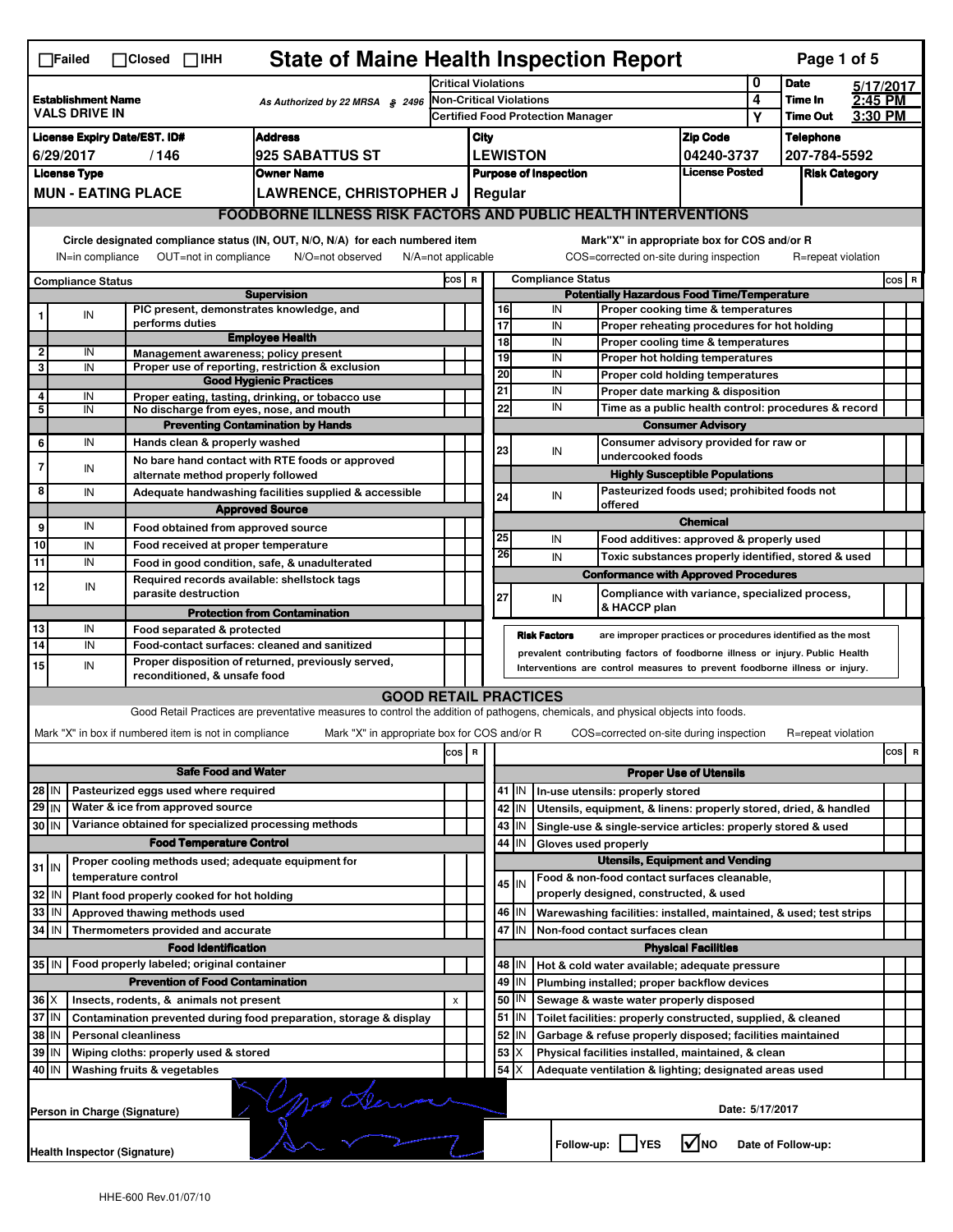|                                                   |                                   |  | <b>State of Maine Health Inspection Report</b> | Page 2 of 5       |                               |                                  |
|---------------------------------------------------|-----------------------------------|--|------------------------------------------------|-------------------|-------------------------------|----------------------------------|
| <b>Establishment Name</b><br><b>VALS DRIVE IN</b> |                                   |  | As Authorized by 22 MRSA                       | 5/17/2017<br>Date |                               |                                  |
| License Expiry Date/EST. ID#<br>6/29/2017<br>/146 | <b>Address</b><br>925 SABATTUS ST |  | City / State<br><b>LEWISTON</b>                | / ME              | <b>Zip Code</b><br>04240-3737 | <b>Telephone</b><br>207-784-5592 |
|                                                   |                                   |  | <b>Temperature Observations</b>                |                   |                               |                                  |
| Location                                          | Temperature                       |  |                                                | <b>Notes</b>      |                               |                                  |
| hamburg                                           | 36                                |  |                                                |                   |                               |                                  |
| hot water                                         | 110 plus                          |  |                                                |                   |                               |                                  |
| cooler                                            | 38                                |  |                                                |                   |                               |                                  |



**Date: 5/17/2017**

**Health Inspector (Signature)**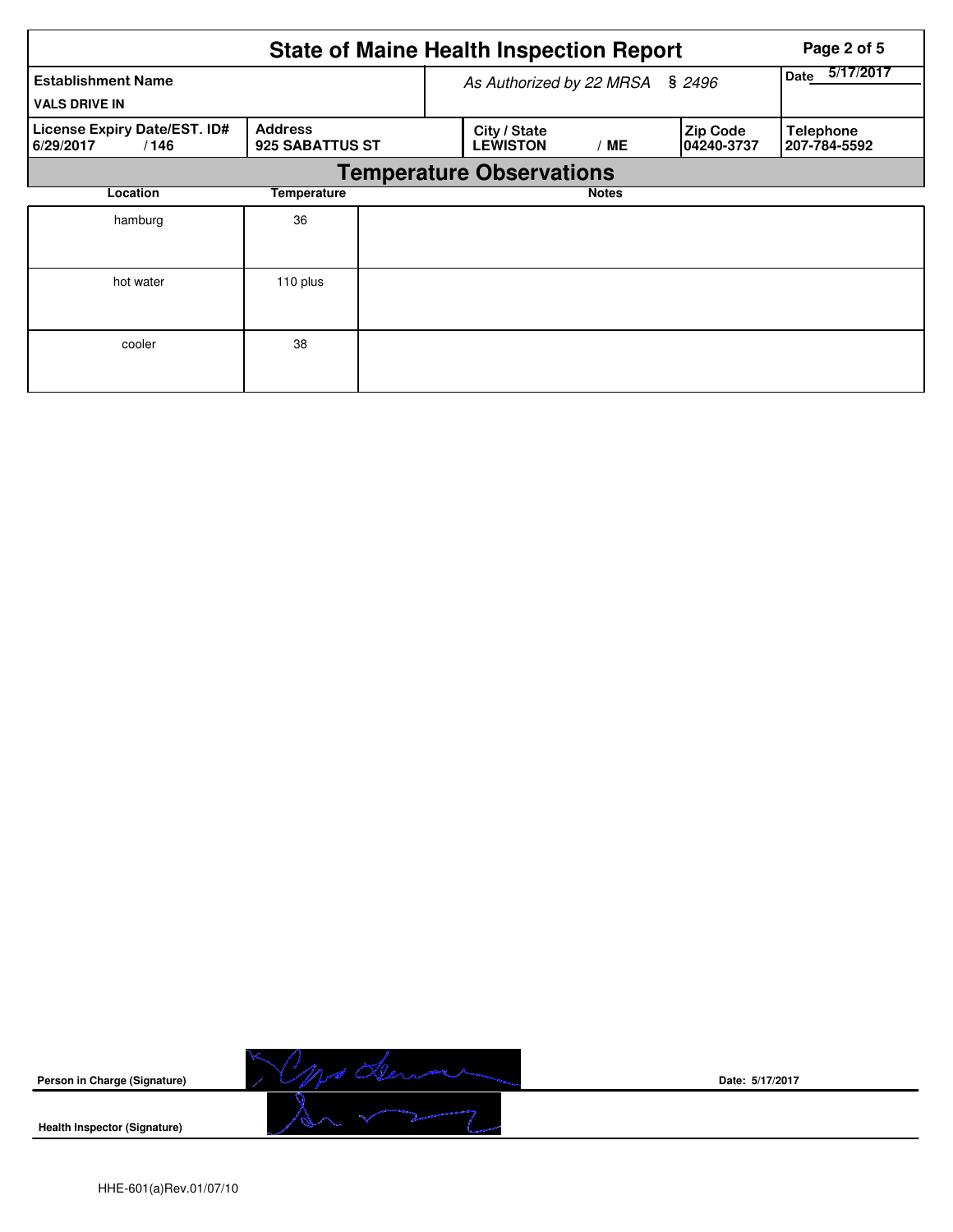|                                            | Page 3 of 5                                                                                                                                        |                                                                                         |                                 |           |                               |                   |  |  |  |  |
|--------------------------------------------|----------------------------------------------------------------------------------------------------------------------------------------------------|-----------------------------------------------------------------------------------------|---------------------------------|-----------|-------------------------------|-------------------|--|--|--|--|
| <b>Establishment Name</b>                  |                                                                                                                                                    |                                                                                         |                                 |           |                               | 5/17/2017<br>Date |  |  |  |  |
| <b>VALS DRIVE IN</b>                       |                                                                                                                                                    |                                                                                         |                                 |           |                               |                   |  |  |  |  |
| License Expiry Date/EST. ID#<br>6/29/2017  | /146                                                                                                                                               | <b>Address</b><br>925 SABATTUS ST                                                       | City / State<br><b>LEWISTON</b> | <b>ME</b> | <b>Zip Code</b><br>04240-3737 |                   |  |  |  |  |
| <b>Observations and Corrective Actions</b> |                                                                                                                                                    |                                                                                         |                                 |           |                               |                   |  |  |  |  |
|                                            | Violations cited in this report must be corrected within the time frames below, or as stated in sections<br>8-405.11 and 8-406.11 of the Food Code |                                                                                         |                                 |           |                               |                   |  |  |  |  |
|                                            |                                                                                                                                                    | 36: 6-202.15: N: Outer openings are not protected from the entry of insects or rodents. |                                 |           |                               |                   |  |  |  |  |
|                                            | INSPECTOR NOTES: keep doors closed if no screening (door were open) cos                                                                            |                                                                                         |                                 |           |                               |                   |  |  |  |  |
|                                            | 53: 6-501.12: N: The physical facilities are not clean.                                                                                            |                                                                                         |                                 |           |                               |                   |  |  |  |  |
|                                            | <b>INSPECTOR NOTES: clean all runners and mats</b>                                                                                                 |                                                                                         |                                 |           |                               |                   |  |  |  |  |
|                                            | 54: 6-202.11: N: Lights not shielded.                                                                                                              |                                                                                         |                                 |           |                               |                   |  |  |  |  |
|                                            | INSPECTOR NOTES: need light shields                                                                                                                |                                                                                         |                                 |           |                               |                   |  |  |  |  |
|                                            | 54: 6-501.14.(A): N: Ventilation not clean.                                                                                                        |                                                                                         |                                 |           |                               |                   |  |  |  |  |

INSPECTOR NOTES: grease build-up

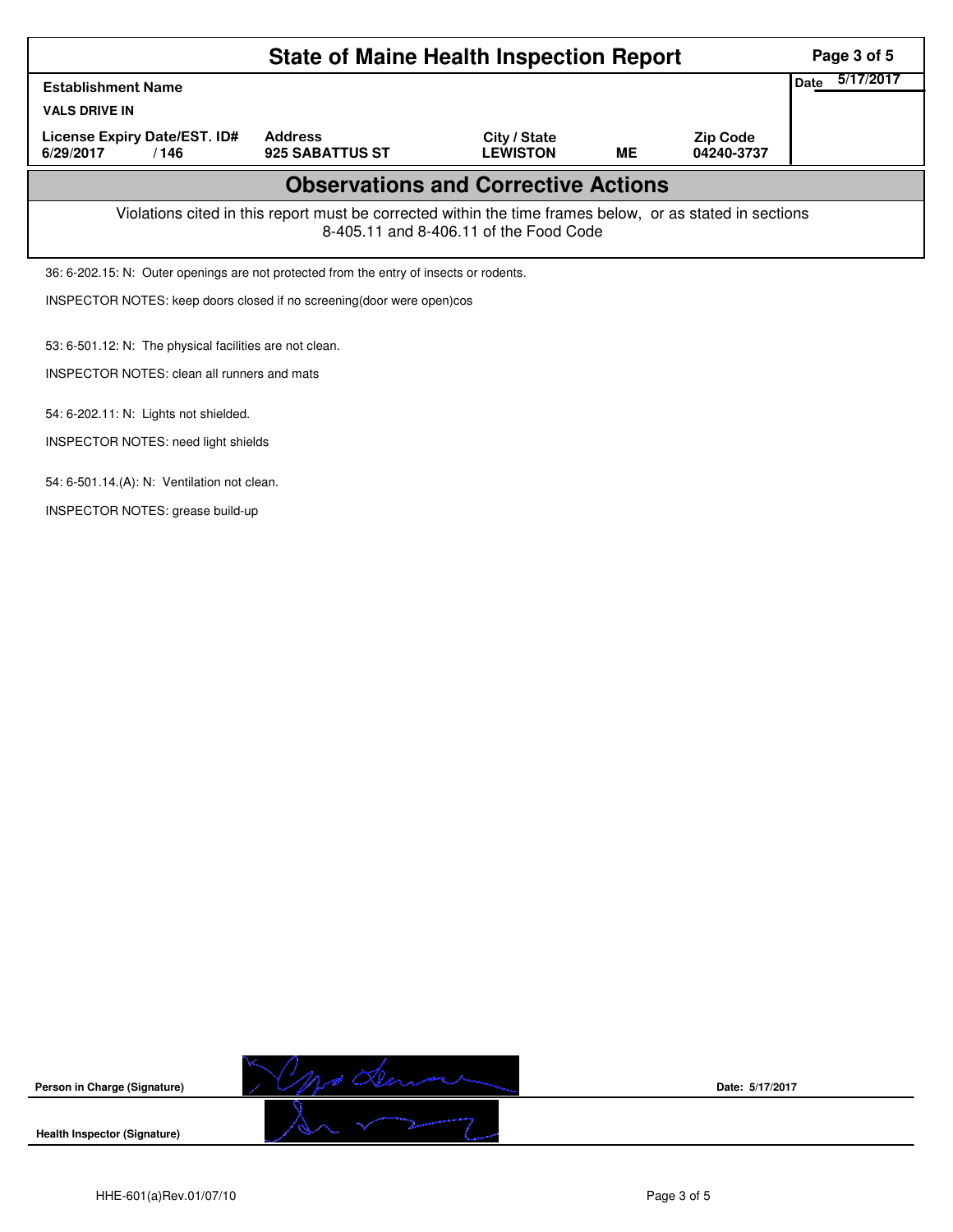| <b>State of Maine Health Inspection Report</b>                                                                                                                                                                                                                           |                                      |                                   |                                 |    |                               |  |  |  |  |
|--------------------------------------------------------------------------------------------------------------------------------------------------------------------------------------------------------------------------------------------------------------------------|--------------------------------------|-----------------------------------|---------------------------------|----|-------------------------------|--|--|--|--|
| <b>Date</b><br><b>Establishment Name</b><br><b>VALS DRIVE IN</b>                                                                                                                                                                                                         |                                      |                                   |                                 |    |                               |  |  |  |  |
| 6/29/2017                                                                                                                                                                                                                                                                | License Expiry Date/EST. ID#<br>/146 | <b>Address</b><br>925 SABATTUS ST | City / State<br><b>LEWISTON</b> | ME | <b>Zip Code</b><br>04240-3737 |  |  |  |  |
| <b>Inspection Notes</b>                                                                                                                                                                                                                                                  |                                      |                                   |                                 |    |                               |  |  |  |  |
| RED FOLDER-EMPLOYEE HEALTH POLICY<br>Employee Health Policy left and explained the policy with the PIC.Please retain information as you will be asked next year during<br>your inspection to provide the employee Health Policy information which was left with the PIC. |                                      |                                   |                                 |    |                               |  |  |  |  |
| <b>Certified Food Protection Manager</b><br>Unless directed otherwise, all Eating Establishments are required to submit a copy of their Certified Food Protection Manager                                                                                                |                                      |                                   |                                 |    |                               |  |  |  |  |

(CFPM) certificate. A CFPM must be hired within 90 days of a new eating establishment opening or when a CFPM leaves employment. For a list of CFPM courses and trainers go to http://www.maine.gov/healthinspection/training.htm

Please provide a copy of this certification(s) to your inspector [Susan Reny ] by emailing to [ sreny@lewistonmaine.gov ] or faxing to 207-795-5071. A copy may also be sent to Carol Gott, Health Inspection Program, 286 Water St. 3rd Floor, Augusta, ME 04333 or carol.gott@maine.gov.

Please include the name of your establishment and the establishment ID# with your certification(s).

2013 Maine Food Code Adoption

The Maine Food Code was adopted in October of 2013. Please refer to our website for a copy,

http://www.maine.gov/healthinspection. Following are a few of the major changes:

• No Bare Hand Contact with Ready-To-Eat Food. Handlers are required to use gloves, utensils, deli papers, etc., to avoid bare hand contact with ready-to-eat food;

- Establishments must have clean-up procedures for employees to follow following vomiting and diarrheal events;
- Responsibilities of the person in charge for ill employees (exclusions and restrictions); and,
- Date marking of Ready-to-eat potentially hazardous foods.

## Violation Correction Timeframe

Critical violations should be corrected on site, but in any event, within 10 days. The licensee must contact the inspector when the critical violation has been addressed at 207-( 513-3125 Ext 3224 ) or email ( sreny@lewistonmaine.gov ). Non-critical violations must be corrected within 30 days. Failure to satisfactorily correct these violations before the follow-up inspection may result in enforcement proceedings by the Department to include fines and penalties, which are outlined in Sections 7, 8 and 9 of the Rules Relating to the Administration and Enforcement of Establishments Licensed by the Health Inspection Program available at http://www.maine.gov/healthinspection. License renewals can be denied if violations are not corrected within the noted timeframes.

## C= Critical violation and NC= Non-critical violation

"Critical violation" means a provision of the Food Code that, if in non-compliance, is more likely than other violations to contribute to food contamination, illness or environmental health hazard.

## Additional Inspection Fee

License fees provide for two inspections per year. When additional inspections are required, the Department may charge an additional \$100 fee to cover the costs of each additional inspection or visit.

## Document Retention/Posting

Pursuant to the Maine Food Code, the establishment's current license must be displayed. In addition, a sign or placard must be posted in a conspicuous area notifying consumers that a copy of the most recent inspection report is available upon request. CFPM certificates must be posted in a conspicuous area and must be available to the Department upon request.

Christopher Lawrence CERT# 9198426 exp 6/14/2017